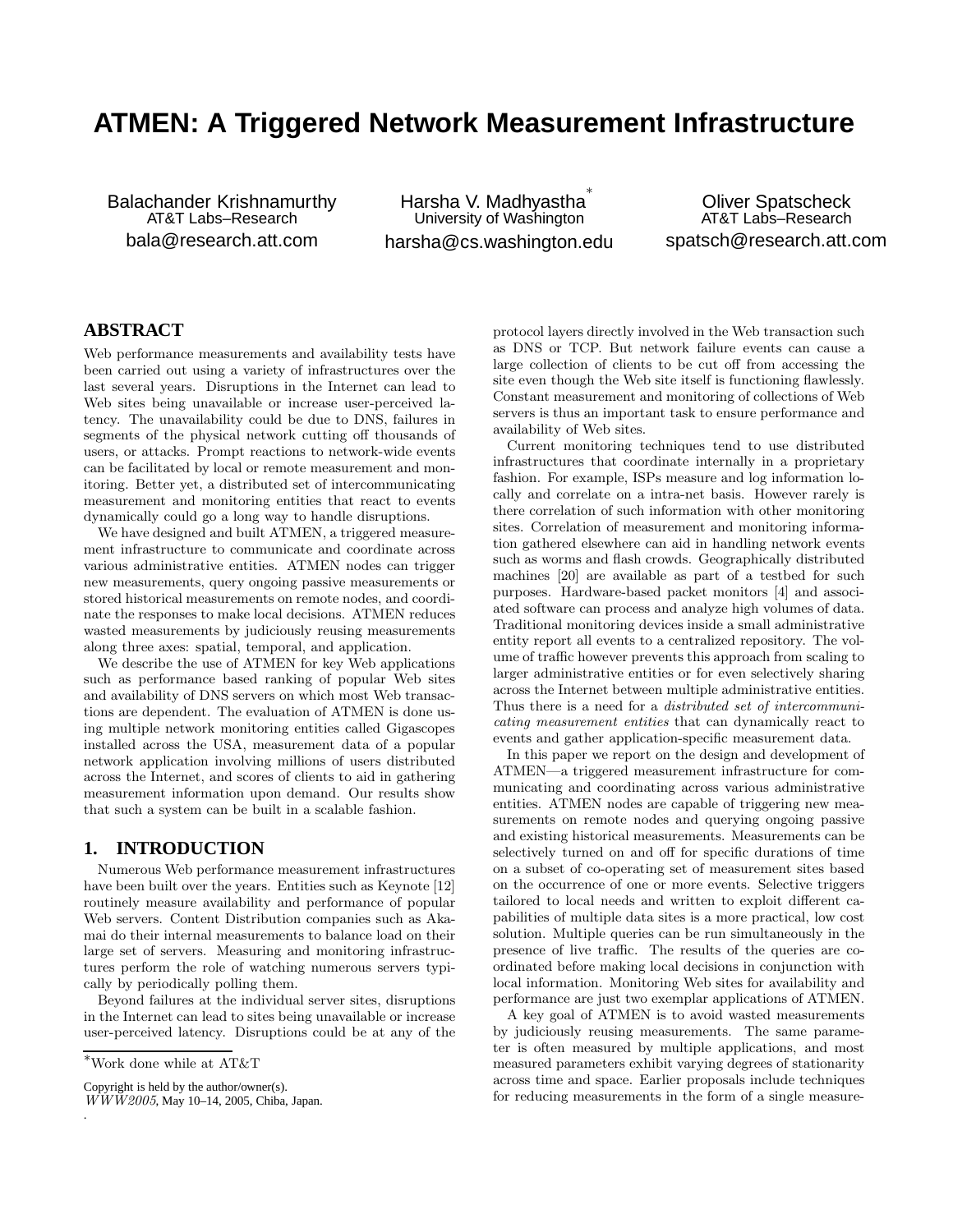ment entity or addition of more primitives into the network to reduce the measurements that overlay services have to make [17],[10]. However, such limited forms of measurement reuse do not envision temporal and spatial stationarity or reuse across applications. Commonalities across clusters of measurement sites may allow the measurements to be reused across space. Many applications share certain common primitive measurement components and these may be reusable by other applications. For example, many applications on the Internet interested in performance may measure a DNS component which may be reusable across applications if there is not considerable variance in the timescale of interest. Reuse in ATMEN is thus along three axes: spatial, temporal, and application.

We began with a preliminary measurement study to examine spatial and temporal stationarity of the constituent elements of measurement, and the ability to partially reuse application-level measurements. The results convinced us of the potential viability of our approach. This paper describes the design, implementation, and evaluation of ATMEN.

The main contributions of our work are:

- 1. The design and construction of a triggered measurement infrastructure involving hardware and software components, historical collections of past measurements, and a protocol for communication between the nodes. The basis for carrying out quick and low-cost monitoring to aid a variety of application-level tasks are provided by the infrastructure.
- 2. Identifying the axes of possible reuse of network measurements to reduce wasted measurements.
- 3. A demonstration of the feasibility of a system reusing measurements across time, location, and application.

The demonstration, a key focus of this paper, is via two distinct experiments. The first experiment monitors download times of popular Websites from numerous PlanetLab client sites. Simultaneously, network logs of a popular interactive application are polled to look for problem areas. Using hints of network delays in certain segments of the Internet from the interactive application, additional download measurements are triggered in the Web site monitoring application. The second experiment, monitors DNS server availability through multiple ATMEN nodes passively measuring DNS traffic. When the number of DNS responses is less than the number of requests at any of the nodes for any DNS name, a set of PlanetLab nodes are used to check the status of the DNS server for that DNS name. The primary aim is to demonstrate the low overhead of ATMEN.

# **2. RELATED WORK**

ATMEN is the first comprehensive application-independent architecture for triggered measurements and measurement reuse. Prior work focused on a particular application domain, was limited to one type of measurement, or lacked a model to compose diverse measurements. Both [17] and [10] focus on reducing the amount of measurements overlay networks have to make. They do not consider the spatial and temporal stationarity of measurements and the reuse of measurements for anything other then overlay applications. Other application domains that have seen increased attention lately are distributed Intrusion Detection [1], large scale worm detection[3], Internet Storm Center [9] for widespread

attack detection, and distributed attack suppression [5]. The proposed solutions are application-specific and do not consider the spatial and temporal stationarity of measurements. Similarly services such as Keynote [12] and its affiliated services (Internet health report [8] and Netmechanic [19]) conduct various performance measurements using a distributed infrastructure but do not provide a system which would allow selective reuse or triggering of measurements by third parties. There also exist standalone systems, such as eValid [6], that provide Website capacity performance analysis.

EtE monitor [2] measures Web site performance by passive accumulation of packet traces from a Web server, reconstructing the accesses, and presenting both network and server overhead by a combination of statistical filtering methods as heuristics. The monitor can be placed at a Web server or at any point in the network where it can examine traffic associated with a Web server. The authors do not discuss the possibility of monitors communicating with each other.

A system for distributed measurements [22] uses the peerto-peer paradigm in the measurement context to measure properties of a network path between two participants. The system does not address other measurement types such as HTTP download time and does not present a model guiding the reuse of the gathered data. A similar end-system based approach is proposed by [11]. This system passively gathers various statistics from the end host's local network and reports them to a central server. This system is also limited in the type of data it can gather and in addition we do not believe that such a fully centralized approach will scale.

SPAND [21] is similar to ATMEN in that it reuses passive measurements over space and time to improve replica selection. SPAND shows the benefits of sharing network measurements across time but does not share the general framework provided by ATMEN. Our survey of related work indicates that there are many non-interacting application specific solutions for distributed measurements. Therefore, we feel the time is ripe to combine these application specific solutions within a common framework.

## **3. DESIGN OF ATMEN**

Before implementing ATMEN, we identified the basic architecture of an application-independent triggered measurement infrastructure. There are essentially two kinds of entities in ATMEN - applications  $(App)$  that require measurement data for some particular parameter and sources (DS) which provide measurement data for some parameter, where we employ the generic term parameter to refer to any individual type of measurement data. Since ATMEN would span across administrative entities, it is not feasible to enforce every participating entity to construct Apps and DSes using some standard code base. A practical solution is to instead define the language, i.e., the protocol for communication between different entities in the system. All entities would only need to ensure that their Apps and DSes can speak and understand this protocol. To develop a protocol suitable for ATMEN, we consider the flow of control in any application that makes use of triggered measurements.

```
repeat forever or upon a client request {
   Request data for a set of parameters \overset{\text{\rm c}}{P} from DSes Sif (event e is detected) {
       Request data for a set of parameters P' from DSes S'}
}
```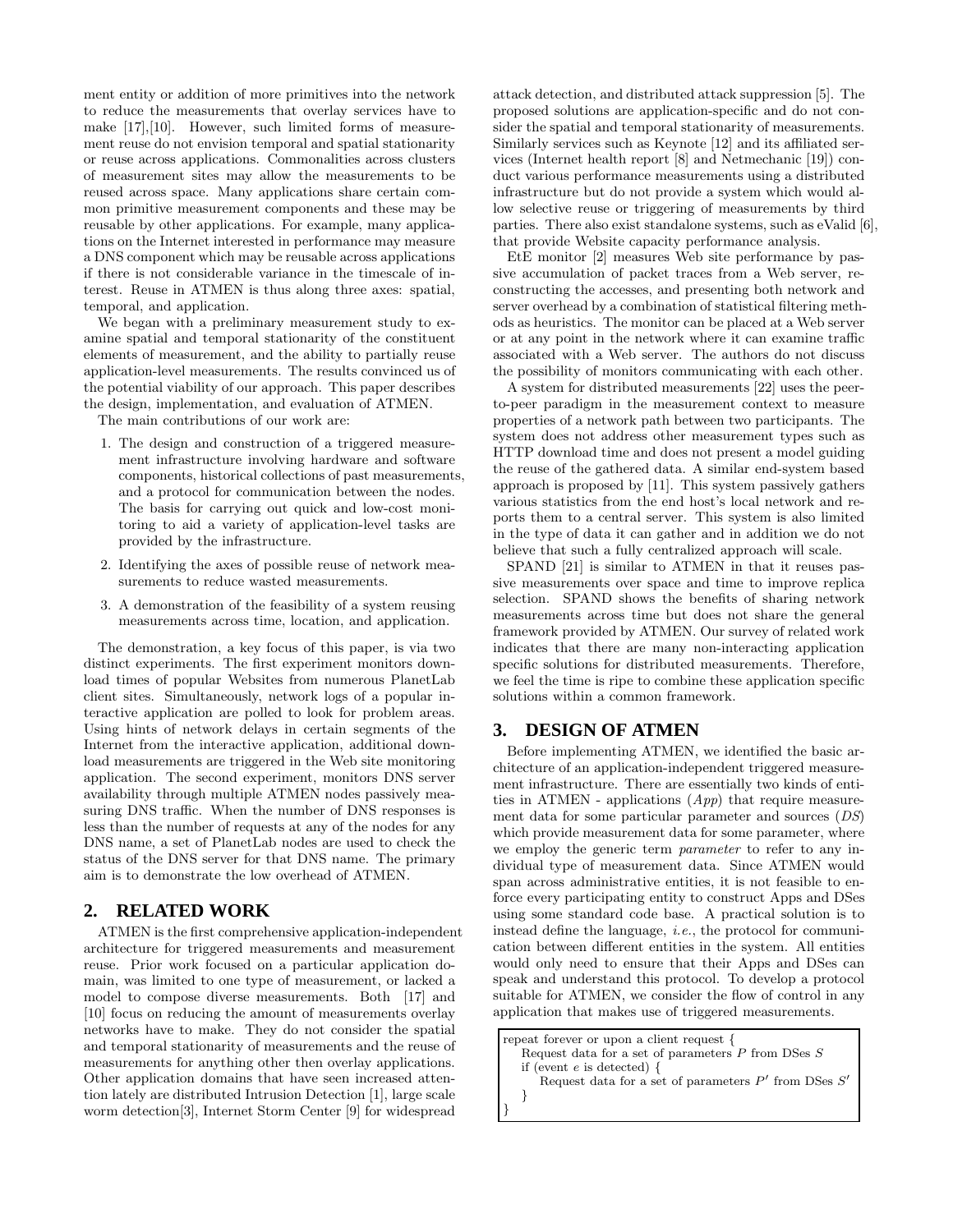

Figure 1: Basic architecture of ATMEN

ATMEN needs to provide the following three basic primitives to support such an application.

- 1. Any DS should be able to advertise its existence and its measurement capabilities, i.e., the parameters it can provide measurement data for and the language it supports for querying on these measurements.
- 2. Any App should be able to discover the existence of the DSes which provide measurement data for its parameter of interest.
- 3. An App should be able to send a request for data to the relevant DS and the DS should be able to send back a response.

Keeping these primitives in mind, we introduce a name server into the system to which DSes would send their advertisements and from which Apps would learn the existence of DSes relevant to them. To support the three primitives, we propose the use of five types of messages in ATMEN's communication protocol – POST, GET, GET-REPLY, REQ and RESP. The site hosting a DS advertises its existence by sending a POST message to the name server. An App can learn about DSes providing measurement data of interest by sending an appropriate GET message to the name server and receiving a GET-REPLY message in response. The App then sends a REQ message to the site hosting the appropriate DS, requesting measurement data. The DS sends data back to the site hosting the App, in a RESP message. The architecture of ATMEN is shown in Figure 1.

A key objective in the design of ATMEN is to make it application and measurement data independent. Hence, we chose XML as the language in which the messages are specified. We also require that all communication be over TCP connections. We now formalize each of the five messages:

POST: The POST message facilitates a DS to advertise itself to the rest of the system. To enable Apps to request data from this DS, the POST message must contain the parameter *param* for which the DS supplies measurement data and the address ip address:port to which requests for this data should be sent. One issue that this throws up is how does an App comprehend the semantics of the name param for the concerned DS. We believe that all measurements can be expressed in terms of a globally understood namespace of commonly used parameters. To resolve this issue, we also include a string descr in the POST message which gives a precise description of how the DS measured the parameter param. For example, the description for DNS lookup time measured by some DS could be the time taken by a call to gethostbyname() within a program invoking it.

In most cases, just requesting data for parameter param does not make much sense. For example, in the case of the parameter DNS lookup time, no value can be determined for this parameter unless the address prefix the measurement was made from, the DNS name for which the measurement was made and the time at which the measurement was made are specified. Hence, the POST message also includes the arguments that characterize any particular instance of the measurement. In the case of DNS lookup time, these arguments would be *src\_prefix*, *DNS\_name* and *timestamp*.

Apart from providing raw measurement values, a DS may support some language for querying on the measurement data. We could either enforce all DSes to support the same language for querying or include the format of the query language for the particular DS in the POST message. Both of these are too restrictive, and so we chose an approach in between these two extremes. We believe that the query language supported by most DSes would be decomposable into a standard set of capabilities, performing the basic functions of selection, transformation and aggregation. To advertise these capabilities, the POST message would include a capability vector for the capabilities supported by the DS.

GET: The GET message enables Apps to learn the existence of DSes providing measurement data for their parameter of interest from the name server. GET should include the name of the parameter for which a list of DSes is required.

GET-REPLY In response to a GET message with parameter param, the name server returns a GET-REPLY message that contains all the entries of the POST messages of all DSes providing data for the same parameter param.

REQ The REQ message is sent by an App to a particular DS to request data from that DS. This message is sent over a TCP connection setup with the address:port specified in the POST message for that DS. The REQ message specifies the name of the parameter *param* for which measurement data is solicited and a set of values for each of the arguments specified in the POST message for this DS. The REQ message should also specify the capabilities that need to be enforced along with appropriate values as arguments for these capabilities.

RESP The DS sends back its response in a RESP message with a list of tuples. Each tuple comprises of a value for the measurement parameter that data was requested for along with the values taken by the arguments for the particular instance of the measurement that yielded this value. Since ATMEN is a cooperative best-effort system, the DS might choose not to return any data. The RESP message would then include an error code with the reason for not returning data. Such reasons include invalid values for the arguments, the requested data being unavailable, the server being overloaded, or refusal to provide data to a particular IP address based on some administrative policy.

Figure 2 shows the exact format of the POST, REQ and RESP messages in the context of a particular App-DS interaction. The DS measures DNS lookup times from the prefix  $123.456.0.0/16$  for a set of DNS names www.foo.com, ..., www.bar.com, as specified by the src\_prefix and dns\_name arguments. The timestamp argument does not have any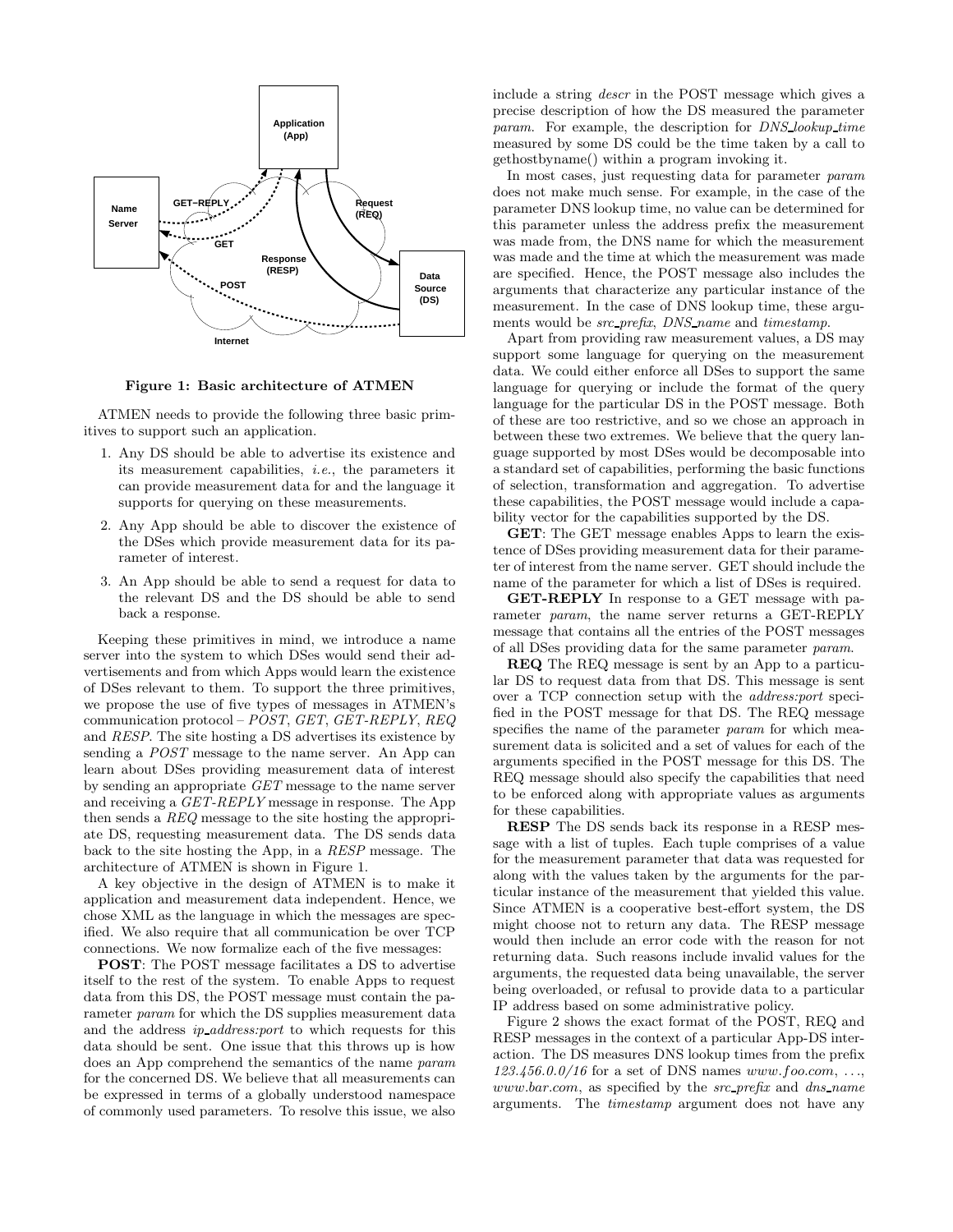**<REQ> <PARAM>DNS\_lookup\_time <ARG value="src\_prefix">123.456.0.0/16</ARG> <ARG value="dns\_name">www.bar.com</ARG> </PARAM> <CAP value="threshold">3</CAP> <ARG value="timestamp">[1089210957, 1091038673]</ARG> </REQ> <ARG value="timestamp"></ARG> </PARAM> <CAP value="threshold"></CAP> <CAP value="count"></CAP> </POST> <ARG value="dns\_name">www.foo.com, ....., www.bar.com</ARG> <DESCR>Time taken by call to gethostbyname in httperf</DESCR> <POST> <SITE> <PORT>12345</PORT> </SITE> <PARAM> DNS\_lookup\_time <ARG value="src\_prefix">123.456.0.0/16</ARG> <ADDRESS>123.456.101.202</ADDRESS> (a)**

**<RESP> <TUPLE>4.037 <ARG value="src\_prefix">123.456.0.0/16</ARG> <ARG value="dns\_name">www.bar.com</ARG> <ARG value="timestamp">1090078345</ARG> </TUPLE> </RESP>**

**(c)**

**(b)**

#### Figure 2: (a) POST (b) REQ (c) RESP

value indicating that it accepts requests for historical measurements made any time in the past. The DS uses the httperf [16] application for measuring DNS lookup times and does so by measuring the time taken by the gethostbyname() call within httperf. This DS supports two capabilities. The threshold capability implies that given a threshold value, the DS can supply values for all measurement instances with the required values for the arguments such that the value of the parameter is greater than the threshold. The count capability implies that given a set of values that the arguments can take, instead of providing the values of the measurement parameter, the DS can provide a count of the number of measurement instances with these values for the arguments. The App makes a request for instances of DNS lookup time measurements, made for one of the DNS names within some specific interval of time, that were greater than 3 seconds.

#### **4. IMPLEMENTATION**

We implemented a realization of the ATMEN architecture described above. We could choose any possible implementation for the name server, the Apps and the DSes as long as they communicate in conformance with the basic protocol described in the previous section. The two primary objectives that we had in mind while deciding on one particular implementation are extensibility and minimizing communication overhead. The system should permit new Apps to make use of the infrastructure with ease and adding new DSes should be easy for any site. The second objective of reducing communication, useful in any system, is all the more significant in a triggered measurement setup as it is critical to be able to react to events quickly.

The components in our implementation of ATMEN are shown in Figure 3. To simplify addition of new Apps as well



Figure 3: Our implementation of ATMEN

as new DSes, we have interfaces on nodes which host Apps as well as on those which host DSes. We refer to these as the Application Measurement Interface (AMI) and the Data Source Measurement Interface (DSMI), respectively. When an App needs to retrieve some measurement data, it issues the request to the local AMI which sends a REQ message to the DSMI on the appropriate node. The DSMI retrieves the data from the appropriate DS, and sends back a RESP message to the AMI, which forwards it to the App. We next present details of our implementation of the name server, the AMI and the DSMI.

The name server runs a TCP server at a globally known address:port. DSes advertise themselves by setting up a TCP connection with the name server and sending a POST message on the connection. Similarly, Apps set up a TCP connection, send a GET message and receive a GET-REPLY message. A script to be executed by the administrator of the site hosting the DS, is used to send out an advertisement for any DS. Name server resiliency is vital as it cannot be a single point of failure of the whole system. It would have to be implemented in a hierarchical manner, much in the same way as the DNS root servers are currently implemented.

The AMI is realized as a C library to minimize system overhead; Apps can link with it to access the exported API. The interface exported by the AMI essentially has two calls – getDSes and getMeasurementValue. The App can first learn about the existence of DSes it is interested in by making a getDSes call on the AMI. Based on the parameter param passed to it by the App, the AMI constructs an appropriate GET message and sends it to the name server. The AMI then parses the GET-REPLY message returned by the name server. The AMI returns to the App an array of an abstract datatype, called DStype, which is defined in the header file of the AMI that Apps would include. DStype captures all the properties a DS could specify in its POST message.

The App then makes a *getMeasurementValue* call on the AMI to request measurement data. Based on the DStype object passed as argument, the AMI constructs a REQ message and sends it to the appropriate DS. To reduce the connection setup overhead, the AMI maintains persistent TCP connections, timing them out if unused for a long period of time. To enable the App to make multiple requests in parallel without having to use threads, the *getMeasurementValue* call on the AMI returns a file descriptor to the App as soon as the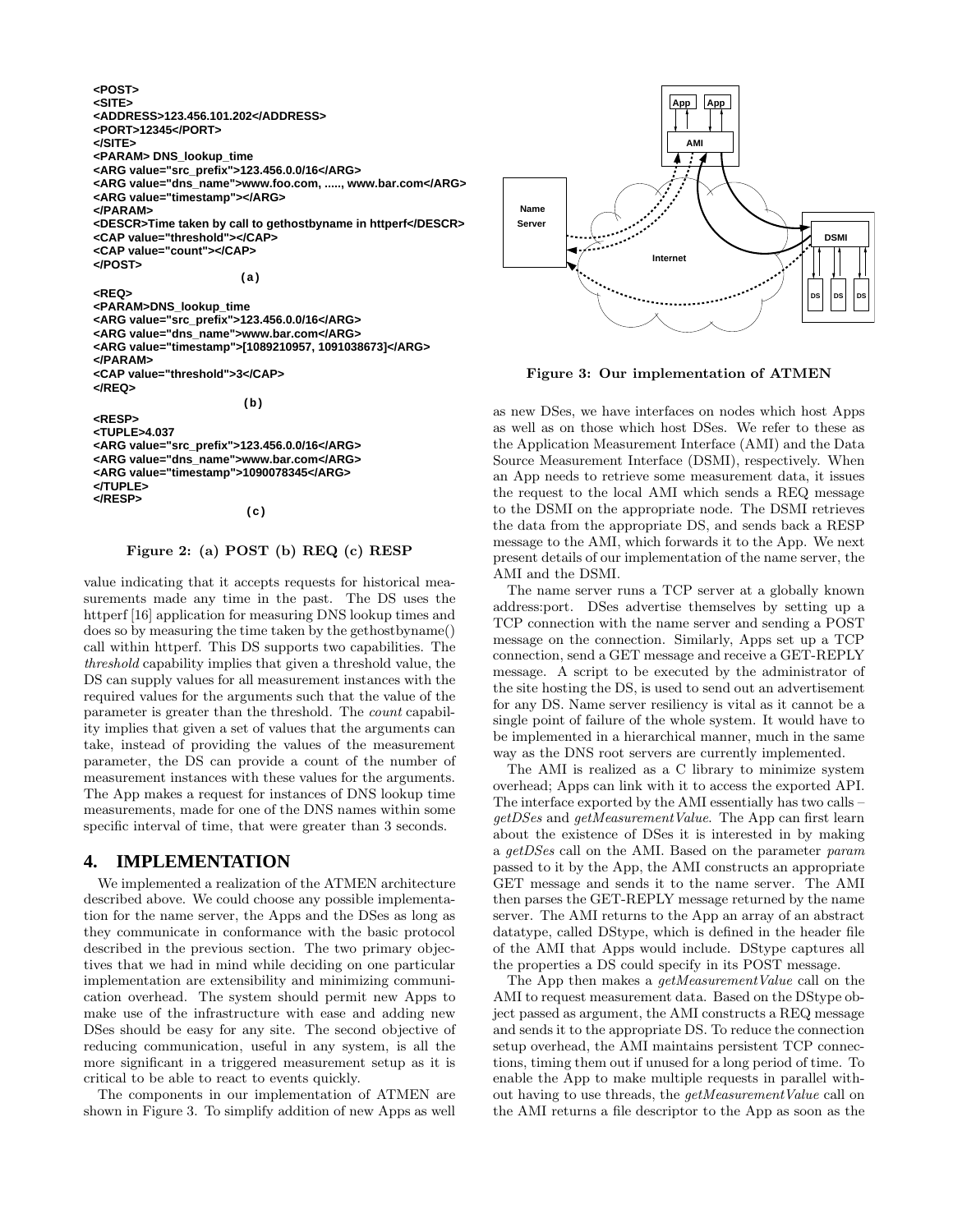REQ message is sent out successfully. A separate thread within the AMI polls all the connections on which responses are expected. When a RESP message is received, the AMI identifies the file descriptor the tuples received should be written out to. Since multiple requests and responses are sent and received over the same TCP connection, the AMI implements appropriate locking to ensure that there is at most one outstanding request to a given DS at a given time.

On the site hosting the DS, the DSMI runs a TCP server at the port advertised in the POST message. When it receives a REQ message, the DSMI parses the message and launches the appropriate command to obtain the required measurement data. The DSMI then reads in the output of the command, constructs the corresponding RESP message and sends it back on the connection it received the REQ message. In comparison with the latency suffered by the REQ and RESP messages in traversing the Internet and the time taken to execute the process that provides the measurement data, the overhead due to the AMI and DSMI is extremely low, as we show in our results later.

## **5. REUSE OF MEASUREMENTS**

Sharing of measurements in the context of a triggered network measurement infrastructure enables reuse across time, space, and application. This is based on the observation that many measurement parameters display some degree of temporal and spatial stationarity and many of the components measured are the same across applications. We present a rough outline of how this can be achieved to reduce the number of measurements that need to be made.

Suppose an application needs the value for measurement of some parameter  $Z$  from a site  $s^*$  at time  $t^*$ .  $Z$  can be a function  $f(X_1, \ldots, X_n)$  of some n component measurements  $X_1, \ldots, X_n$ . Several historical measurements might exist for each of these components,  $X_i$ , as part of measurements of the same/different parameter by the same/different application. To reuse measurements, we need to characterize the variability of each component with respect to space and time with probability distributions  $P_i^t$  and  $P_i^s$ , respectively.  $P_i^t(t^*|t)$  is the probability of the measurement made at time t being still valid at time  $t^*$ , while  $P_i^s(s^*|s)$  is the probability of the measurement made at site  $s$  being valid at site  $s^*$ . These probability distributions have to be determined a priori based on measurement studies of each component.

Based on these probability distributions, we can compute the confidence value associated with each historical measurement and choose the value with which is associated the highest value of confidence. Assuming that historical measurements exist for all the component measurements  $(X_1, X_2, \ldots, X_n)$ , a value of Z can be inferred and the confidence interval associated with this value can be computed. If the range of this interval is below a chosen threshold fraction of the inferred value of  $Z$ , then additional measurements are unnecessary; the inferred value for  $Z$  can be used. This threshold would be chosen based on the quality of measurement desired by the application or by the intrinsic variability associated with Z (the variation observed in measurements made at the same time at the same site). On the other hand, if the "quality" of the inferred value is deemed to be low, new measurements have to be triggered for a subset of the components  $(X_1, \ldots, X_n)$ . This subset would be determined based on the costs associated with measuring each of these components and the increase in "quality" desired in

the value for parameter Z.

Such an approach towards measurement reuse would work for applications where the parameter of interest can be expressed as a function of measurable components, the variability of each of which can be characterized with respect to the time and location where the measurement was made.

Though the above approach completely captures reuse of measurements across space and time within the same application, it can be applied for reuse across applications only when measurements can be directly reused. Full reuse of measurements across applications is applicable only when a component measured by an application  $A_1$  is also a component of the parameter of interest of another application A2. On the other hand, partial reuse of measurements across applications is possible where  $A_1$  infers the need to trigger new measurements based on measurements made by  $A_2$ . For such reuse  $A_1$  would require a priori knowledge of the impact changes in the measurements made by  $A_2$  have on the components it measures. Thus, when  $A_1$  measures a component  $X_i$ , it would have to store the current estimates of measurements by  $A_2$  that influence  $X_i$ . When  $A_1$  reuses this measurement of component  $X_i$  based on temporal and spatial stationarity, it has access to the new estimates for measurements made by  $A_2$  that affect  $X_i$ . Based on the degree of change compared to the stored estimates,  $A_1$  can infer whether new measurements need to be triggered.

# **6. EXPERIMENTS**

We deployed and evaluated two measurement applications that can take advantage of triggered measurements. Our objective was not only to highlight the applicability of a triggered measurement infrastructure such as ATMEN, but also to choose applications which are in some way representative of all applications that make use of Internet measurements. For this, we classified all measurement applications based on their parameter of interest and, implemented and deployed one application each from two of these categories.

Monitoring DNS server availability: This is an example of applications that are interested in the success/failure of a measurement. We use passive network monitoring to detect the failure of a DNS lookup for a particular DNS name. If we detect such a failure we trigger active measurements from a set of geographically distributed sites to check if the DNS server for that particular DNS name is truly unreachable. This experiment allows us to monitor a large number of DNS names for availability with a minimal amount of active measurements.

Performance-based ranking: This is an example of applications that are interested in the value/result of a measurement. We monitor the performance of a set of Web sites by ranking them in the order of the download times as measured from a distributed set of sites. As download time can be broken down into DNS, TCP and HTTP components, there is significant potential for measurement reuse. Temporal and spatial stationarity of these components can be taken advantage of to reduce the number of measurements required. To ensure that disruptions in the network are not missed, measurements made in other applications can be used to trigger new measurements.

Applications in the other two categories where the parameter of interest is either some aggregate/summary statistic (such as total traffic per port or average link utilization), or the output/content of a measurement (such as IP address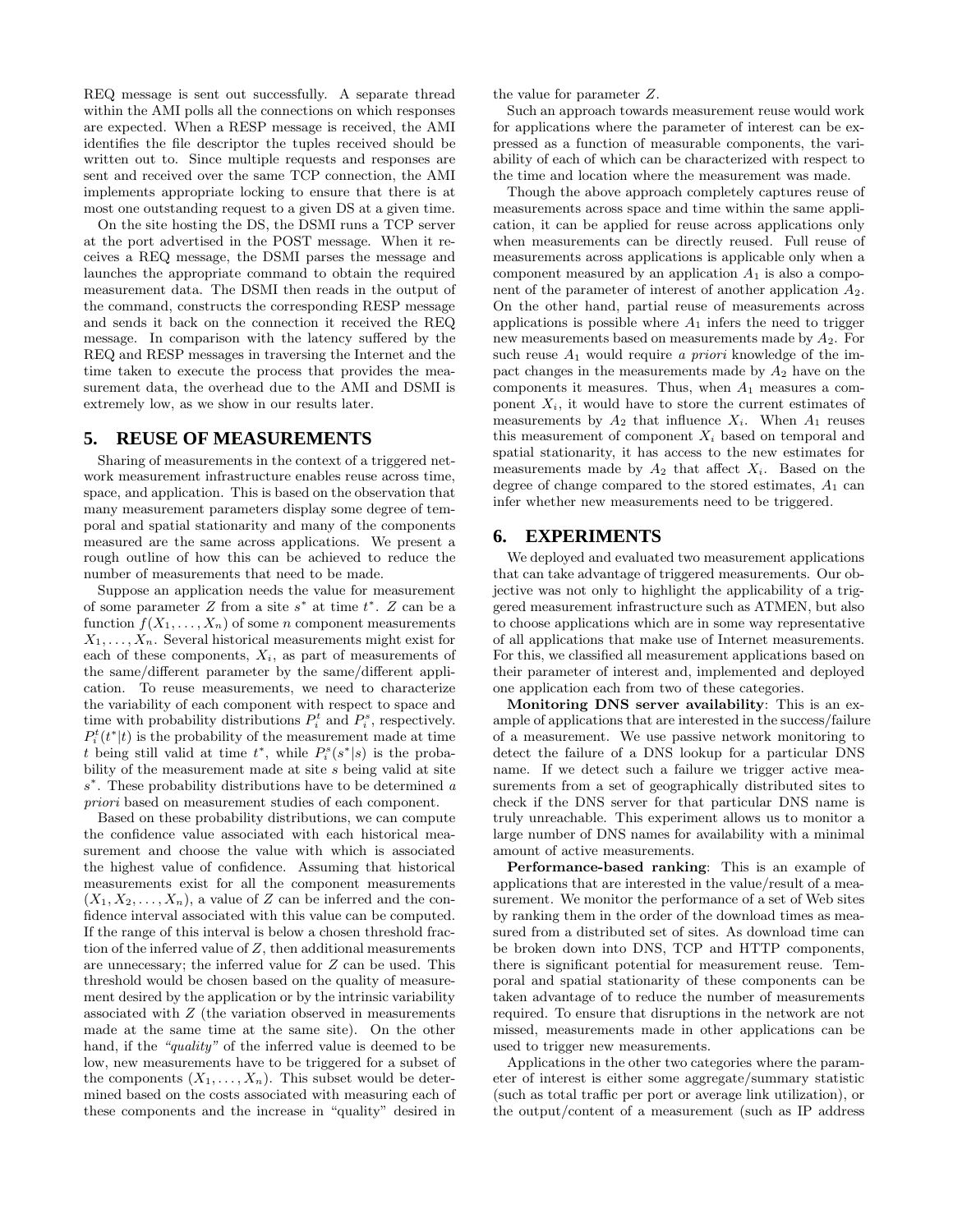returned by DNS lookup or Web page returned by a HTTP transfer), can also benefit from ATMEN.

#### **6.1 Study of Measurement Reuse Potential**

We first studied the potential for measurement reuse in the performance-based ranking application. Download time is decomposed into sum of individual components [13]. We obtained "index.html" from Web sites and focused our attention on the main components of download time – DNS lookup time, TCP connection setup time, and HTTP transfer time. We first examine measurement reuse across the temporal and spatial axes and later show how measurements made by another application can trigger new measurements showing application-level partial reuse of measurements.

The study involved periodic download of the home page of a set of popular Web sites from several PlanetLab nodes chosen as client sites, geographically distributed around the globe. We merged several popular Web site rankings— Netcraft [18], Mediametrix [15], and Fortune 500 [7] to obtain the 88 most popular Web sites. From each client site we downloaded the home page of these sites, roughly every 7.5 minutes for 17 days between July 3–19 2004. For downloading, we used httperf [16] and logged the DNS lookup time, TCP connection setup time, and HTTP transfer time. We divided the data into two parts—July 3rd to 11th and July 12th to 19th. We analyzed the data in each part in isolation and the inferences that we drew based on the data of the first part were confirmed on the data of the second part.

#### *6.1.1 Reusability across time*

We analyzed the data collected to study the temporal and spatial stationarity of each of the components of download time. For temporal stationarity we looked at the variability of each component over various timescales. As a benchmark for variability, we considered the intrinsic variability of each component, i.e., by how much do two successive measurements of the same component vary. We computed the ratio of every pair of successive measurements and found the value below which more than 80% of these ratios lie. We determined this value for each component for every (client, Web site) pair and refer to this as the intrinsic variability threshold for that component of the download time. We then computed the ratios of every pair of measurements 15 minutes, 30 minutes, 1 hour, 2 hours, 6 hours, 12 hours, 1 day, 2 days and 4 days apart and computed the variability threshold over each of these timescales. Figure 4(a) shows, for each of these timescales, the number of Web sites on each Planet-Lab node for which the variability threshold of TCP connection setup time at that timescale was less than the intrinsic variability threshold. On most PlanetLab nodes, the variability of the TCP setup time even across days is the same as that observed in successive measurements. Thus, connection setup time is pretty stable over multiple days. However, near-perfect stationarity across all PlanetLab nodes is observed only across a couple of hours. Figure 4(b) shows that HTTP transfer time too exhibits similar stability.

DNS lookup time did not exhibit similar stability – displaying instead a bimodal distribution, with the two values representing DNS lookup performed with a cache hit and a cache miss. Figure 5 shows that on each PlanetLab node, the fraction of DNS times clustered around the 25th and 75th percentiles (within either 100% or 10ms) is pretty high for almost all Web sites, but the number of Web sites with



Figure 4: Temporal stationarity of (a) TCP setup time and (b) HTTP transfer time: High stability across 2 hours and reasonable stability across days.

more than 60% of the measurements clustered around just the 25th percentile is significantly lesser. These cache misses were due to low cache hit rates in the nameservers. This was because the nameservers used on the PlanetLab nodes were different from those used by other machines at the same site. Since DNS time exhibits a bimodal distribution, we can use a randomized algorithm to predict which of the two modal values the next DNS lookup would take.

#### *6.1.2 Reusability across space*

To explore spatial stationarity, we studied whether each of the TCP connection setup and HTTP transfer time components from a particular Web site on a PlanetLab node can be predicted given the value of that component for the same Web site on another PlanetLab node close to it<sup>1</sup>. As TCP connection setup and HTTP transfer time were observed to be highly stable over time, we considered the median value to be representative of the distribution. On each PlanetLab node, we computed the median value for both components of download time to each Web site. We then computed for both components, the correlation co-efficient across the 88 Web sites for each pair of PlanetLab nodes. Figure 6 shows that the correlation co-efficient is very close to 1 for almost all PlanetLab node pairs within 20ms of each other.

<sup>&</sup>lt;sup>1</sup>We do not expect DNS time to exhibit spatial stationarity.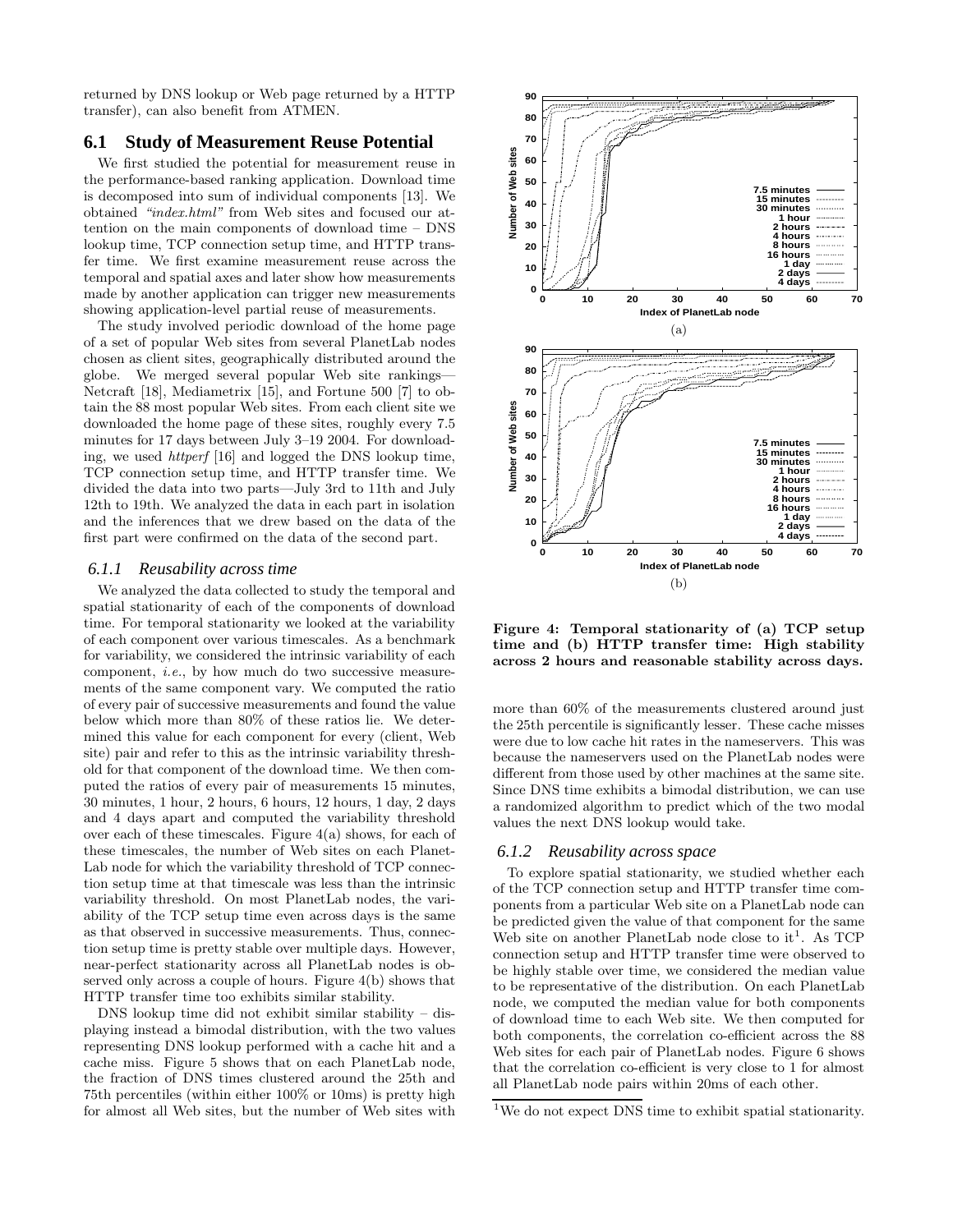

Figure 5: Bi-modal distribution of DNS lookup time

Our study showed that the TCP setup time and HTTP transfer time components of download time are highly stable over the period of a couple of hours, and that they are highly correlated for nearby sites. A similar study could be performed for the DNS availability application too. To examine temporal and spatial stationarity, DNS lookups to a set of Web sites need to be performed repeatedly over a period of time from a distributed set of sites. The results of these would then have to be analyzed to determine the probability that a DNS lookup fails at time  $t$  given that it failed at time  $t'$ , and the probability that a DNS lookup fails at site  $s$  given that it failed at site  $s'$ . We have not yet carried out a measurement study of such a nature.

#### *6.1.3 Reusability across applications*

To demonstrate reusability of measurements across applications, we show how measurements made in an unrelated application can be partially reused to trigger measurements in the performance-based ranking application. We consider a multi-user interactive application where tens of thousands of users from across the world connect to a single server cluster. This application generates a log file every minute containing the IP addresses of the set of clients currently connected to the servers. Our objective was to explore if anomalies observed in this application can be used to trigger new measurements in the ranking application.

We compared every log file with that generated 3 minutes prior to it, and determined the instances where the number of users taking part in the application drops by more than 10%. Our hypothesis was that a sharp drop in the number of users is more likely to be due to a network or server outage rather than users voluntarily leaving the application. We identified 8 such instances during the period from April to July 2004, the period for which we had data. We determined the set of clients that were lost during each of these 3 minute periods and then made use of BGP data to determine the AS-level paths from each of these clients to the server. Based on this, we computed for every AS, the number of clients that were lost whose paths pass through it.

In one of the instances, a significant increase in the number of lost clients was associated with every AS (Figure 7(a)). Since it is highly improbable that a catastrophic event occurred in all ASes simultaneously, this indicates that the problem was most probably with the server cluster. This in-



Figure 6: Spatial stationarity of (a) TCP connection setup time and (b) HTTP transfer time: Both show strong correlation when client nodes are within 20 ms of each other.

formation is of no value for the performance-based ranking application. On the other hand, Figure 7(b) shows another instance where a significant increase in the number of lost clients is seen in only AS 1, clearly indicating that there has been some event in that particular AS.<sup>2</sup>

These observations indicate that the measurements made by the multi-user interactive application can be utilized to build an AS health index. Suppose such an index is available to the performance-based ranking application. To make use of this information, the ranking application needs to have a priori input that when the health of some AS is "low", the TCP connection setup time and HTTP transfer time to any Web site, the path to which passes through that AS, could possibly have changed. To be able to make use of this information, whenever the ranking application makes an estimate for the download time to a particular Web site, it also determines the AS-level path to the Web site. Suppose this estimate for download time is reused in the future based on temporal and spatial stationarity. If the health of one of the ASes along the path to the Web site has dropped significantly, then the application infers that the TCP setup time and HTTP transfer time components of the historical measurement are suspect and a new measurement might have

<sup>&</sup>lt;sup>2</sup>AS numbers have been anonymized.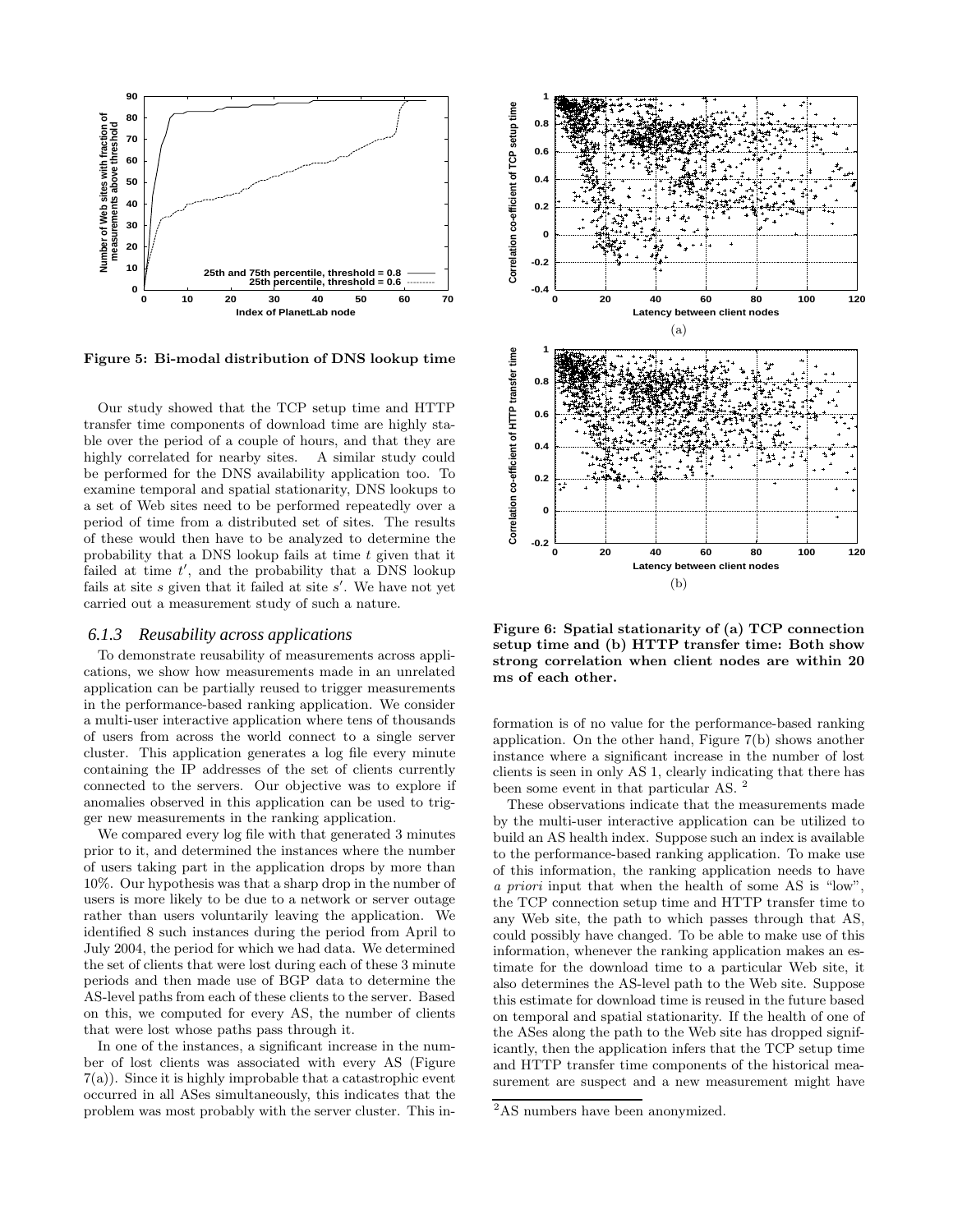

Figure 7: (a) A sharp increase in number of clients lost is seen in all ASes indicating a problem with the server (b) A sharp rise in number of clients lost is seen in a single AS indicating a problem in that AS

to be triggered. This is an instance of how partial reuse of measurements across applications is possible.

## **6.2 Details of Application deployment**

#### *6.2.1 Data Sources*

We now briefly describe the measurement data sources that we utilized in the deployment of the two applications we chose - performance-based ranking of Web sites and monitoring of DNS server availability.

• The Gigascope<sup>[4]</sup> packet monitoring system, which is a highly configurable high speed network monitor, was deployed at 3 locations within the  $US - 2$  of them at a site in the south-west and the third at a location in the north-east. The Gigascope in the north-eastern part, which we refer to as  $gs1$  henceforth, is monitoring a 45Mbps Internet access link connecting approximately 300 researchers to the Internet. The Gigascopes in south-western US, which we refer to as  $gs\$  and  $gs\$ henceforth, are monitoring a cable access network used by a few thousand cable access customers with a typical traffic volume of 200Mbps.

On these nodes, Gigascope passively monitors DNS requests and responses, binning these requests and responses into time bins of 10 seconds. In each time bin, Gigascope generates a tuple of DNS request and response count seen for every DNS name for which a request or response was observed in that time bin.

- We constructed an AS health index using the logs of the multi-user interactive application outlined above. These logs are generated by a Gigascope running at the server, but we built the index based on the logs stored elsewhere, to which the log files are transferred from the server with a few minutes delay. The basic intuition we employed in developing this index is the fact that the "health" of an AS is "bad" if a significant increase in the number of lost IPs was observed "only" in that particular AS.
- 68 nodes in the PlanetLab testbed[20] were employed for performing active measurements supporting 3 different measurements:

Measuring download time from a set of Web sites With the download times, the actual IP addresses the downloads were performed from were also returned, to optionally perform traceroutes to the servers that responded.

Performing DNS lookups for a set of DNS names Along with the status of the lookup (success/failure), the TTL value in the responses were also returned to detect if any of the responses were from the cache.

Performing AS-level traceroute to a set of IP addresses We used the IP to AS mapping generated in [14] to return the AS-level paths to these addresses. Scripts in either perl or ruby were written to perform each of the above measurements.

Note that this set of data sources includes querying from passive measurements and from historical measurements, and triggering of active measurements. In all of these cases, the DSMI had to execute the same sequence of actions. On receiving the REQ message, it parses the message and invokes the appropriate command or appropriate query. The DSMI then reads in its output, constructs the RESP message and sends it back to the node that issued the request.

#### *6.2.2 Applications*

We now outline the working of the application code that retrieved measurement data from the above sources and triggered new measurements when required. In the performancebased ranking application, once every 2 hours, the application polls a random subset of the 68 PlanetLab nodes, requesting them to measure the download time from each of 10 popular Web sites. The subset of PlanetLab nodes is chosen such that no two are within 20 ms latency of each other. As mentioned before, along with the download time, the PlanetLab node also returns the IP address the download was performed from. The application then requests the AS-level paths to these IP addresses and stores the AS-level path for every (PlanetLab node, Web site) pair.

Once every 10 minutes, this application also polls the AS health index. When the application finds the health of some AS to have fallen below a threshold, it looks up the stored AS-level paths returned previously by the PlanetLab nodes and triggers new download time measurements from each PlanetLab node to the Web sites, the paths to which pass through the "low-health" AS.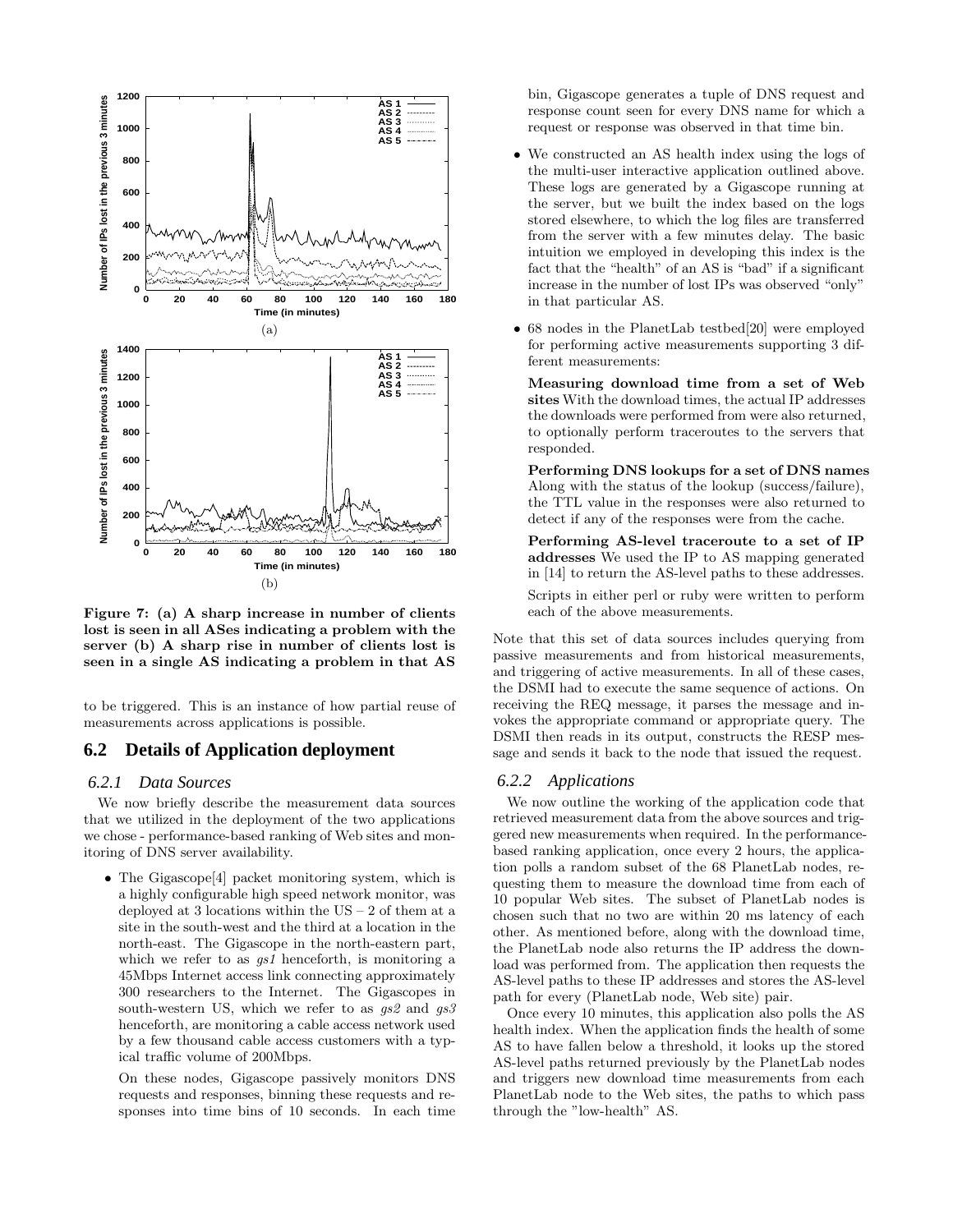

Figure 8: Distribution of delays as observed by the application and by the DSMI for making (a) download time and (b) AS traceroute measurements

In the DNS availability monitoring application, the application initially subscribes to the 3 Gigascopes. It then continuously receives tuples, each of which contains a count of the number of DNS requests and responses observed in that time bin for some DNS name. When the application observes that for some DNS name, the number of DNS requests and DNS responses do not match up over consecutive time bins<sup>3</sup>, it polls a random one-third of the 68 PlanetLab nodes to perform a DNS lookup for that DNS name.

# **7. RESULTS**

We now present a summary of the results obtained from our deployment of the two applications – performance-based ranking and DNS availability monitoring. These results were collected based on the deployment of both applications over a period of 7 days between November 3–9 2004. Our primary objectives in the evaluation of either application were to quantify the savings due to our triggered measurement setup and to demonstrate the low overhead of our system. When an App requests measurement data from a DS, the minimum delay it will experience is the RTT between the two sites added to the time taken by the DS to either perform an active measurement or query from passive/historical measurements. We study both the applications we deployed to determine what overhead our system adds over and above this minimum delay.

#### **7.1 Performance-based ranking**

Savings in this application were implicit because the setup drew upon the results of our study of the temporal and spatial stationarity of download time. Due to temporal stationarity, we measured the download time from each of the 10 Web sites only once every 2 hours and due to spatial stationarity, these measurements were made only from around 20 of the 68 PlanetLab nodes whenever a measurement needed to be made. Based on our prior experience with the AS health index, we used the threshold to identify a "low-health" AS to be 0.9. During the 7 day period, there was not a single instance when the health of an AS fell below 0.9 and



Figure 9: Overhead due to system for measurements made in the performance-based ranking application

so, no download time measurements had to be triggered in addition to those made once every 2 hours.

To quantify the overhead of ATMEN, we measured the delay in obtaining measurement data as seen from within the application and as seen from within the DSMI. The delay experienced by the application is the time between when the application makes a getMeasurementValue call on the AMI to when the application detects that it can read in data on the file descriptor returned to it by the AMI. The delay seen from within the DSMI is the time of execution of the script/command it launches to obtain the measurement data. The difference between these two delays minus the RTT between the sites hosting the application and the data source is the overhead of the system.

In the performance-based ranking application, there are 3 kinds of data sources - download time, AS traceroute and AS health. The machine on which we ran the AS health source is in the same subnet as the one on which we ran the application. Hence, we only consider the overhead in obtaining measurement data from the download time and AS traceroute sources which are hosted on the PlanetLab nodes. Figure 8 shows the distribution of the delay as seen by the application and as seen by the DSMI, both for download time and AS traceroute measurements. Both the distributions are almost identical for either measurement parameter, which indicates that the overhead due to the system is extremely low. We further confirm this in Figure 9 which plots the distribution for either kind of measurement the difference between the two delays minus the RTT between the node hosting the application and the PlanetLab node that made the measurement. The range of values taken by the overhead, in comparison with the range of values taken by the overall delay, show that the overhead due to the system constitutes only a minute fraction of the overall delay.

#### **7.2 DNS availability monitoring**

Over the 7 day deployment period, the DNS availability application spanned 59728 time bins. During this period, 822383 tuples were generated by gs1 and 3218237 tuples were generated by gs2 and gs3. Based on this data, the application triggered 86318 and 557796 DNS lookups, respectively. Due to our setup of triggering active measurements based on measurements made passively, we obtain more than 80% savings in the number of DNS lookups that need to be performed.

Like in the performance-based ranking application, here too we plot the distribution of the delays in obtaining mea-

<sup>3</sup>Note that irrespective of size of the time bin, the response for a request need not necessarily be in the same time bin.